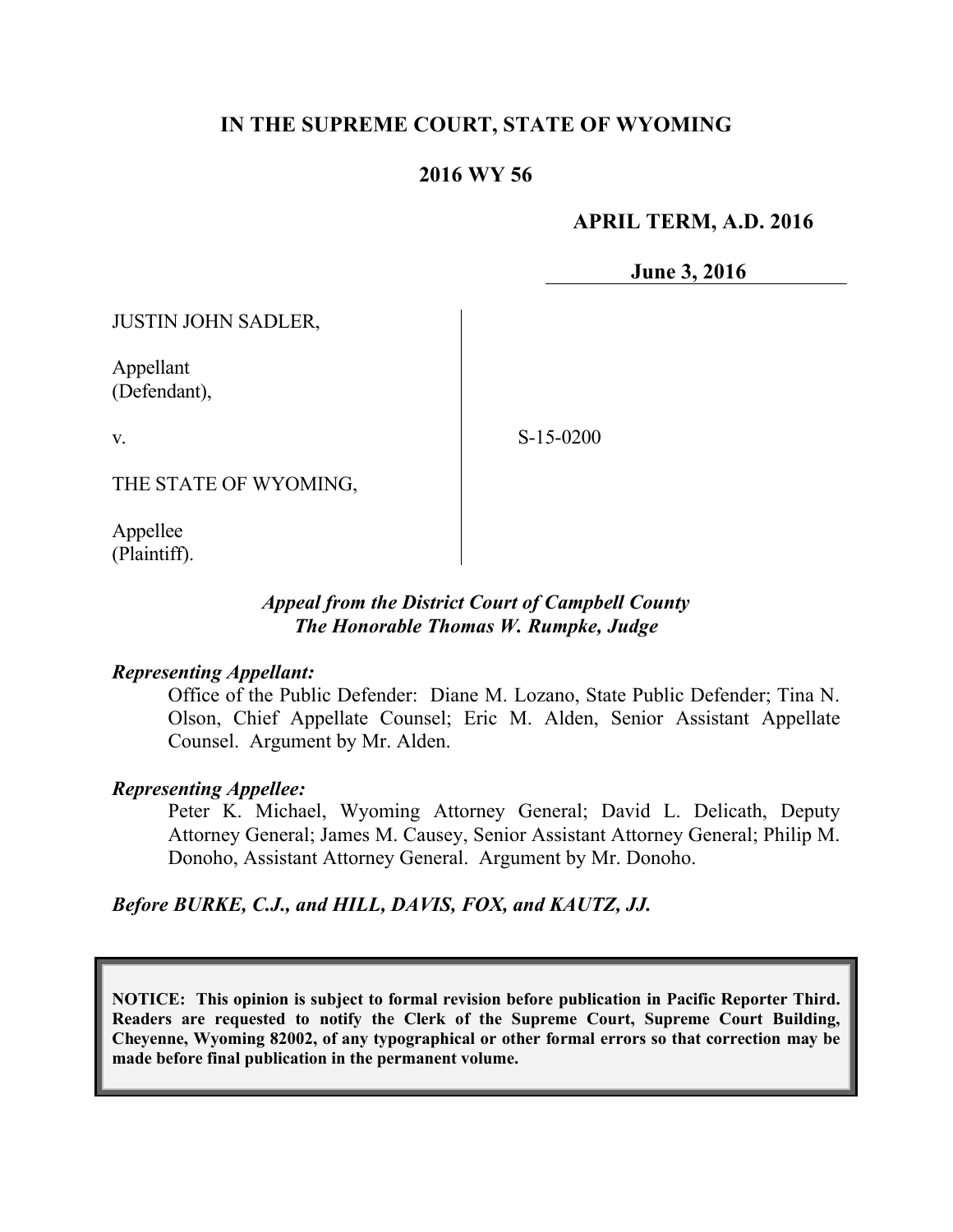#### **FOX, Justice.**

[¶1] Appellant Justin John Sadler was convicted by a jury of aggravated assault under Wyo. Stat. Ann.  $\S 6$ -2-502(a)(iii) (threatening to use a drawn deadly weapon). Prior to his trial in state court, Mr. Sadler was convicted in federal court of being a felon in possession of a firearm, based on the same circumstances that gave rise to his state charges. The State indicated that it would seek to admit this prior conviction under W.R.E. 609(b) if Mr. Sadler testified. The district court reserved ruling on whether Mr. Sadler's federal conviction would be admissible, however, it observed that if Mr. Sadler denied possessing the firearm, the probative value of the prior conviction "escalates off the charts." Mr. Sadler elected not to testify at trial. He now challenges the propriety of the district court's comments, claiming that the court improperly chilled the exercise of his constitutional right to defend himself by testifying on his own behalf. Because he did not preserve the issue he now raises on appeal, we affirm.

### *ISSUES*

[¶2] We restate the issues as follows:

1. Did Mr. Sadler preserve his claim that the trial court improperly advised him of his right to testify when it declined to rule on the admissibility of his prior conviction, but commented on its probative value?

2. Did the trial court abuse its discretion when it reserved ruling on W.R.E. 609 evidence, but commented on its probative value?

Because the first issue is dispositive, we do not address the second issue.

# *FACTS*

[¶3] Mr. Sadler's former girlfriend claimed that he held her at gunpoint, prevented her from leaving his residence, and forced her to have sex with him. He was charged by the State with first-degree sexual assault, in violation of Wyo. Stat. Ann. § 6-2-302(a)(i); kidnapping, in violation of Wyo. Stat. Ann. § 6-2-201(a)(iii)(d); and aggravated assault, in violation of Wyo. Stat. Ann.  $\S$  6-2-502(a)(iii) (threatening to use a deadly weapon). Mr. Sadler was on parole from an earlier federal felony drug conviction, and, as a result of these events, he was charged in federal court with being a felon in possession of a firearm. The state charges were delayed while the federal charge was tried. Mr. Sadler was convicted on the federal charge and a federal sentence was imposed. He then returned to state court for the proceedings involved here.

[¶4] In his pretrial memorandum, Mr. Sadler stated that he "may or may not testify." After the State completed its case-in-chief, and outside of the presence of the jury, the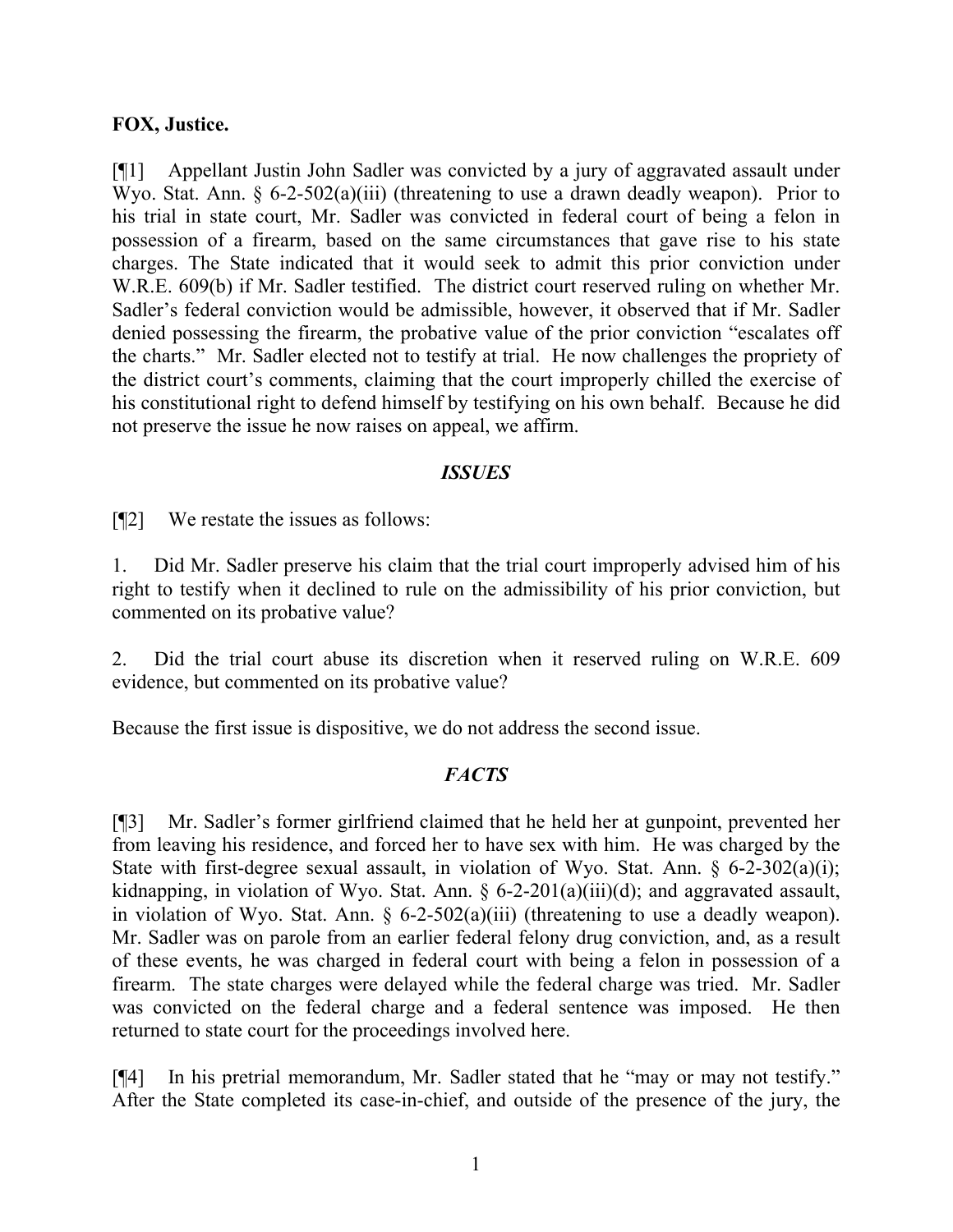district court asked whether Mr. Sadler intended to testify. His counsel advised that they had made a decision, but needed the lunch hour to discuss the matter. The district court then advised Mr. Sadler regarding his right to testify or not testify on his own behalf and indicated that the court would inquire as to whether Mr. Sadler's attorney had advised him regarding "the pros and cons of deciding to invoke [his] right to remain silent" after the lunch recess. Counsel for the State then raised the possibility of introducing evidence of prior convictions under Rule 609 of the Wyoming Rules of Evidence in the event that Mr. Sadler testified. The following exchange occurred:

> [COUNSEL FOR THE STATE]: And, Your Honor, there may be a 609 question as far as Mr. Sadler's convictions for felonies.

> THE COURT: Well, I'll -- are you asking that I inquire about that on the record?

> [COUNSEL FOR THE STATE]: I think it would make sense.

THE COURT: Mr. Sadler, have you discussed the fact with your counsel -- and I'm not asking you what the substance of it is but I'm asking you just if you've discussed with your counsel what is called Rule No. 609 of the Wyoming Rules of Evidence? That is, that you can be impeached by prior felony convictions.

[MR. SADLER]: No, Your Honor.

. . . .

THE COURT: You'll discuss that with [your counsel] and I'll ask you questions about that when you return also to make sure that your decision is informed and your consent to waive your right to silence is voluntary, all right.

[MR. SADLER]: All right.

[¶5] After the lunch recess, the district court inquired whether Mr. Sadler had spoken to his attorney about his right to remain silent and his intention to testify:

> THE COURT: And having discussed [your right to remain silent and the accompanying jury instruction] is it still your decision that you want to testify in this matter?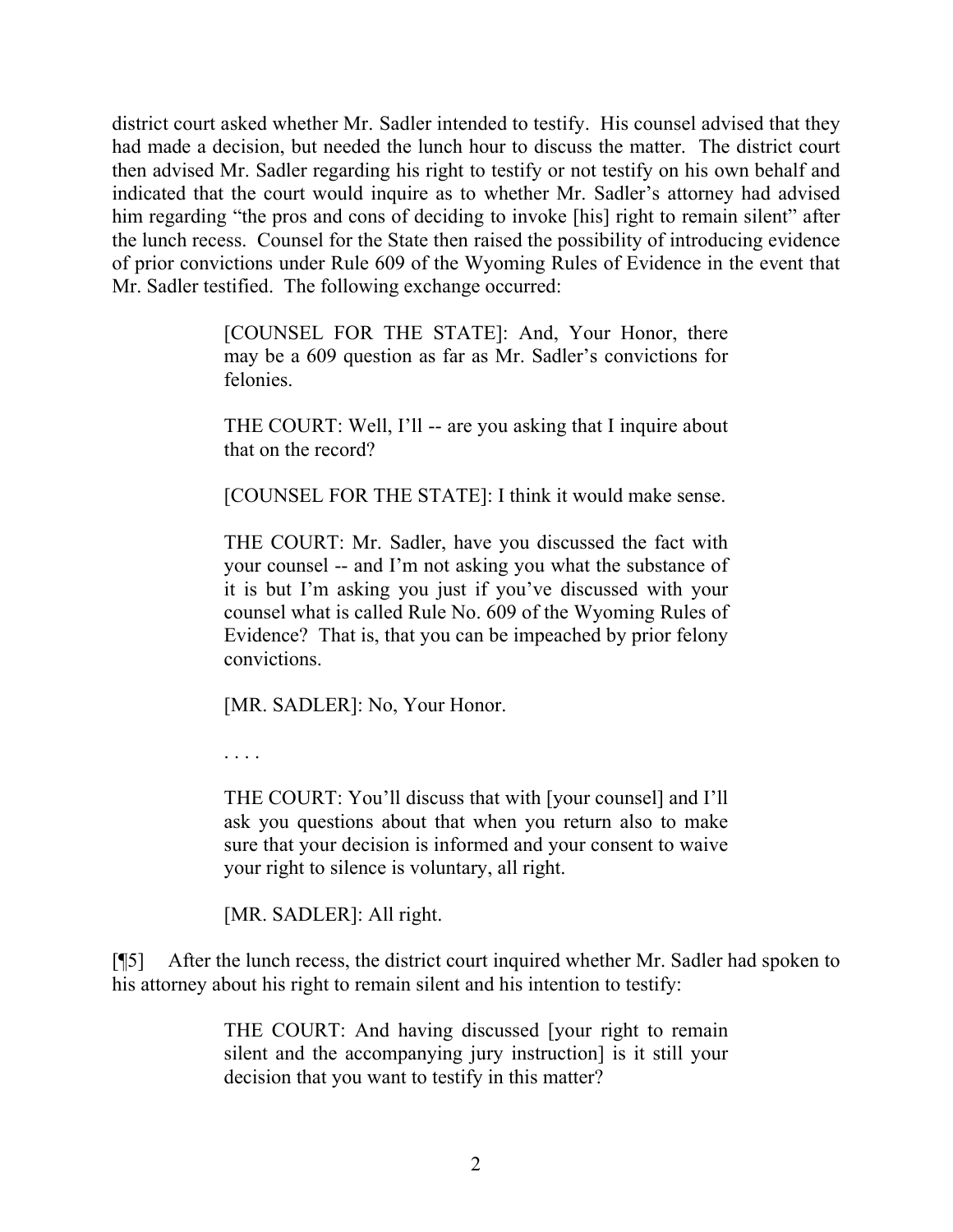[COUNSEL FOR MR. SADLER]: Your Honor, that would be contingent upon -- and I think that both [State's counsel] and I want clarification prior to him making that decision with regard to his conviction of felon in possession of a weapon and whether that will be admissible --

THE COURT: Well --

[COUNSEL FOR MR. SADLER]: -- which is up on appeal.

. . . .

[COUNSEL FOR THE STATE]: . . . Your Honor, the conviction for felon in possession of a firearm is from this very set of facts. It is that very firearm that he was convicted of possessing, being a felon in possession of. Your Honor, I think that is probative of --

THE COURT: Of what?

[COUNSEL FOR THE STATE]: That he was the one that had the firearm.

THE COURT: Is that seriously in dispute in this case?

[COUNSEL FOR THE STATE]: Your Honor, I don't know what he's going [] to testify to but I think that it is a fact in dispute. I don't think they're acknowledging that he was the one that had the gun.

. . . .

[COUNSEL FOR MR. SADLER]: And we would simply argue, Your Honor, that the prejudicial effect outweighs the probative value. It is not in dispute that he had possession of that gun at some juncture during the evening, but if Your Honor allows testimony that he was convicted as a felon in possession of a gun [that] is highly prejudic[ial to] my client and in this case.

THE COURT: *I'll reserve. I'll tell you right now I'll reserve on the ruling. I need to hear what he testifies to. If he denies that he had it all of [a] sudden that becomes a fact that's in dispute and the probative value of the conviction escalates off the charts.*[(Emphasis added.)]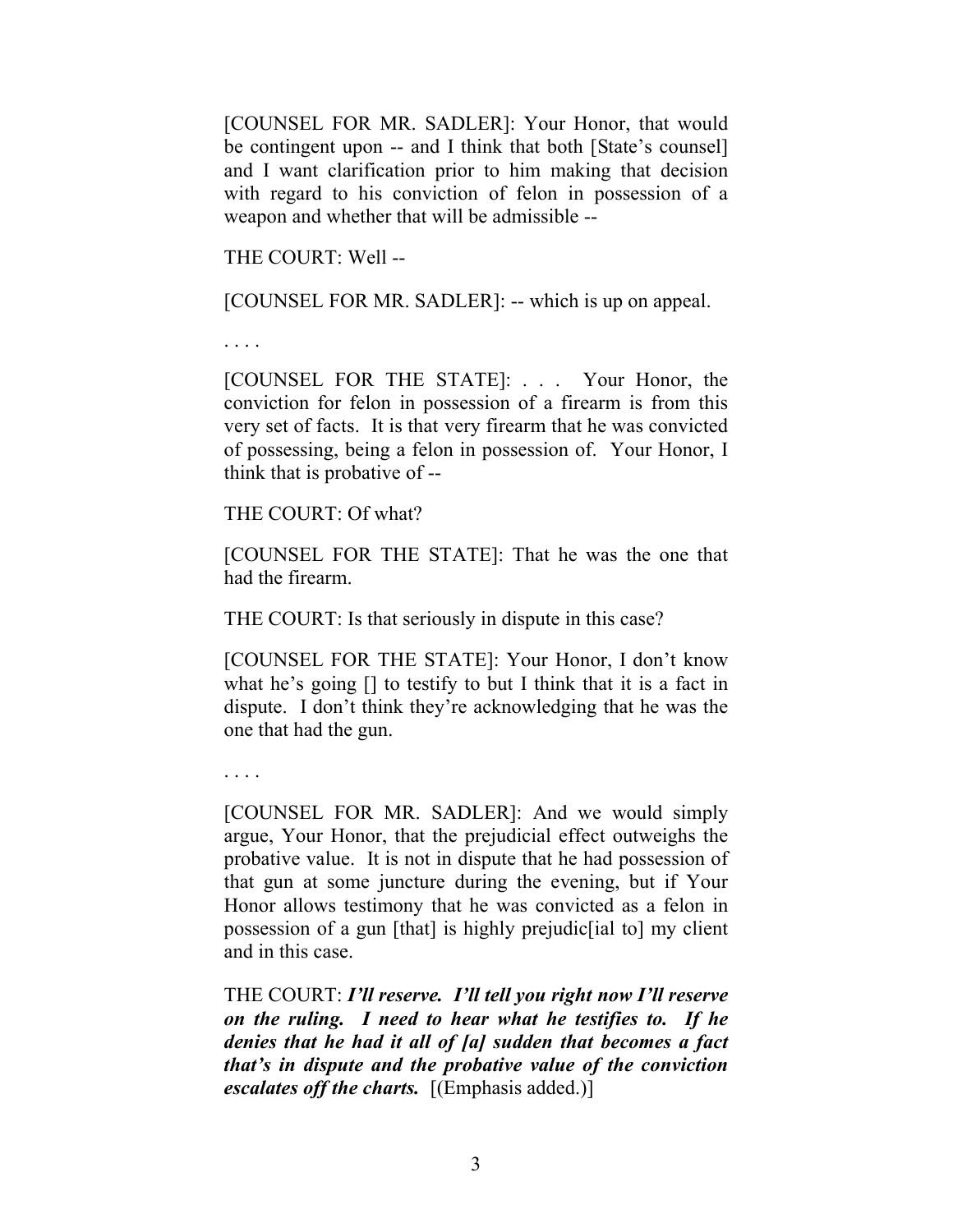. . . .

THE COURT: . . . Do you intend to testify in this matter?

[MR. SADLER]: Your Honor, can I reserve the right to testify until the end of my defense?

THE COURT: You can. I've gone over these things.

[MR. SADLER]: At this time, I have no intention of testifying.

[¶6] In the end, Mr. Sadler elected not to testify and the jury did not hear evidence of his prior felony convictions. The jury acquitted Mr. Sadler of the sexual assault and kidnapping charges, but found him guilty of aggravated assault. After the jury returned its verdict, the district court sentenced Mr. Sadler and this appeal followed.

# *DISCUSSION*

[¶7] Mr. Sadler contends that the advice given by the district court concerning the admissibility of his federal conviction as a felon in possession of a firearm was erroneous because that evidence was not properly admissible under W.R.E. 609. He also claims that because that advice had a chilling effect on his decision to exercise his right to testify on his own behalf, it was error which deprived him of a constitutional right.<sup>1</sup> The State takes the position that because Mr. Sadler chose not to testify at trial, he did not preserve for appeal his claim that the district court's advice was in error.

# *Did Mr. Sadler preserve his claim that the trial court improperly advised him of his right to testify when it declined to rule on the admissibility of his prior conviction, but commented on its probative value?*

[¶8] Our holdings in *Vaupel v. State*, 708 P.2d 1248, 1250 (Wyo. 1985) and *Tennant v. State*, 786 P.2d 339, 342 (Wyo. 1990), control the question of whether Mr. Sadler preserved his claim on appeal. In *Vaupel*, the trial court had ruled that the defendant's five prior convictions were admissible for impeachment purposes under W.R.E. 609(b) in his trial for charges of embezzlement and check fraud. 708 P.2d at 1248. Mr. Vaupel elected not to testify at trial. *Id*. On appeal, Mr. Vaupel argued that the trial court abused its discretion in ruling that his seventeen-year-old convictions would be admissible. *Id*. at

 <sup>1</sup> The United States Supreme Court recognized a defendant's constitutional right to testify in his own defense in *Rock v. Arkansas*, 483 U.S. 44, 49, 107 S.Ct. 2704, 2707, 97 L.Ed.2d 37 (1987). This Court has recommended "that trial courts advise a defendant of his right to testify, or not, and of the choices he must make at the close of the State's case." *Mebane v. State*, 2012 WY 43, ¶ 19, 272 P.3d 327, 330 (Wyo. 2012).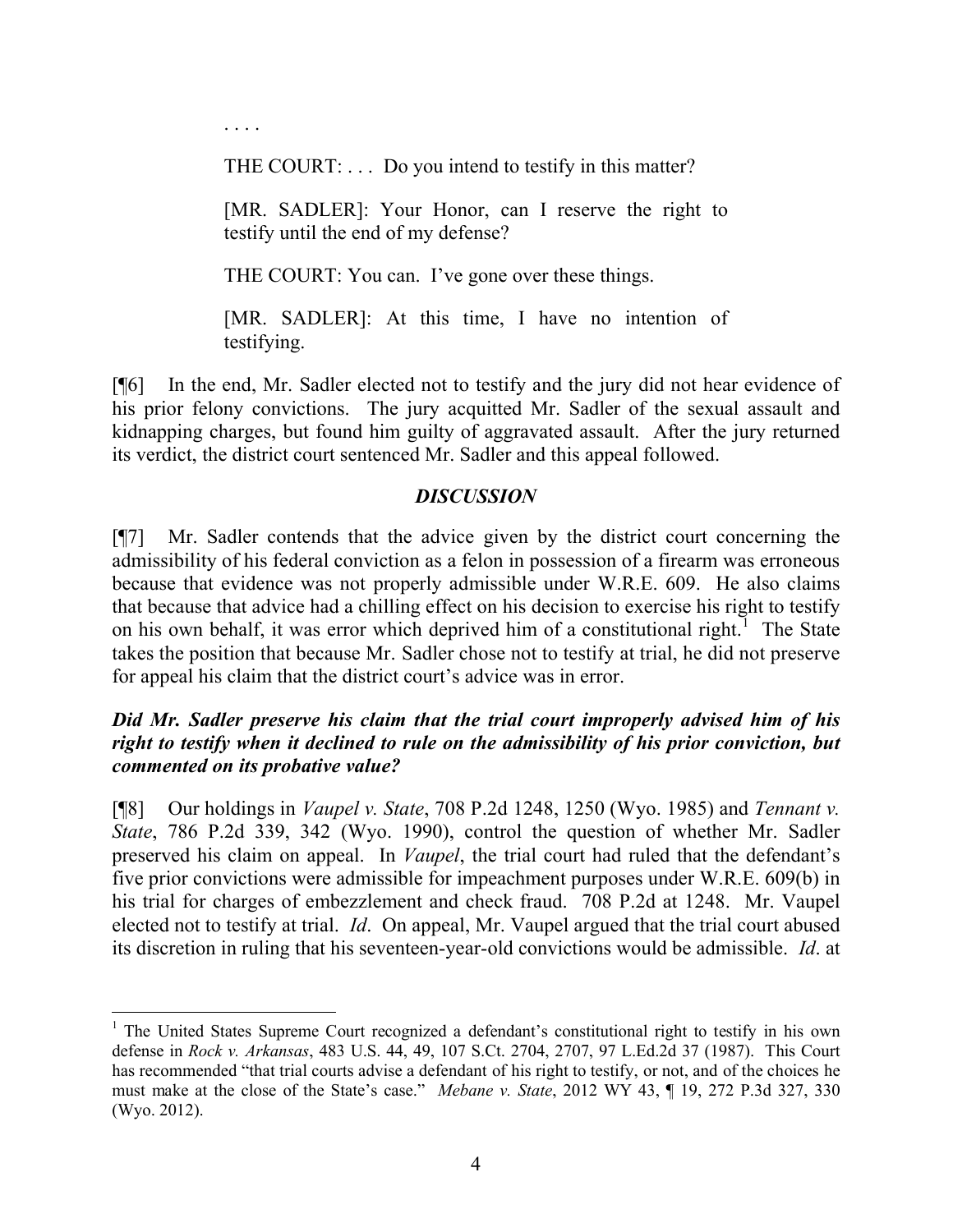1249. We held that Mr. Vaupel had not preserved for appeal his challenge to the trial court's evidentiary ruling because he did not testify at trial. *Id*. at 1250.

[¶9] The *Vaupel* decision relied upon *Luce v. United States*, 469 U.S. 38, 105 S.Ct. 460, 83 L.Ed.2d 443 (1984). In *Luce*, the district court ruled that the defendant's prior conviction would be admissible to impeach him under F.R.E. 609(a). *Id*. at 39-40, 105 S.Ct. at 462. The defendant elected not to testify and the jury returned guilty verdicts. *Id.* at 40, 105 S.Ct. at 462. The United States Supreme Court held that "to raise and preserve for review the claim of improper impeachment with a prior conviction, a defendant must testify." *Id*. at 43, 105 S.Ct. at 464.

[¶10] The *Luce* court set forth several reasons for its conclusion. First, Rule 609(a) directs the court to weigh the probative value of a prior conviction against its prejudice to the defendant. "To perform this balancing, the court must know the precise nature of the defendant's testimony, which is unknowable when, as here, the defendant does not testify." *Id*. at 41, 105 S.Ct. at 463. Second, "[a]ny possible harm flowing from a district court's *in limine* ruling permitting impeachment by a prior conviction is wholly speculative" when the defendant does not testify. *Id*. That is because a preliminary ruling as to the admissibility of Rule 609 evidence is "subject to change when the case unfolds, particularly if the actual testimony differs" from what was anticipated or offered by way of proffer by the defendant. *Id*. Moreover, a district judge is free to alter a previous in limine ruling in its exercise of sound discretion. *Id*. at 41-42, 105 S.Ct. at 463. Third, when the defendant chooses not to testify, there is no way for the reviewing court to know whether the government would have sought to impeach the defendant with the prior conviction. *Id*. at 42, 105 S.Ct. at 463. "If, for example, the Government's case is strong, and the defendant is subject to impeachment by other means, a prosecutor might elect not to use an arguably inadmissible prior conviction." *Id*. Fourth, "[b]ecause an accused's decision whether to testify seldom turns on the resolution of one factor, a reviewing court cannot assume that the adverse ruling motivated a defendant's decision not to testify." *Id*. (citation and internal quotation marks omitted). And, finally, "[e]ven if these difficulties could be surmounted, the reviewing court would still face the question of harmless error. . . . [T]he appellate court could not logically term 'harmless' an error that presumptively kept the defendant from testifying." *Id*. at 42, 105 S.Ct. at 463-64.

[¶11] In *Tennant*, we also rejected the appellant's claim of error, holding that because the appellant did not testify at his trial, he had not preserved his claim of error regarding the trial court's decision to allow the use of two of his prior convictions for impeachment purposes under W.R.E. 609(a). 786 P.2d at 342 (citing *Vaupel*, 708 P.2d at 1248, 1250). The State had also indicated its intention to introduce evidence of a prior conviction for which Mr. Tennant was currently incarcerated as substantive proof of "motive, opportunity, intent, preparation, plan, knowledge, identity, or absence of mistake or accident" under W.R.E. 404(b) for rebuttal if Mr. Tennant chose to testify. *Id*. at 342. We extended our holding in *Vaupel* to apply to rebuttal evidence offered under W.R.E. 404(b):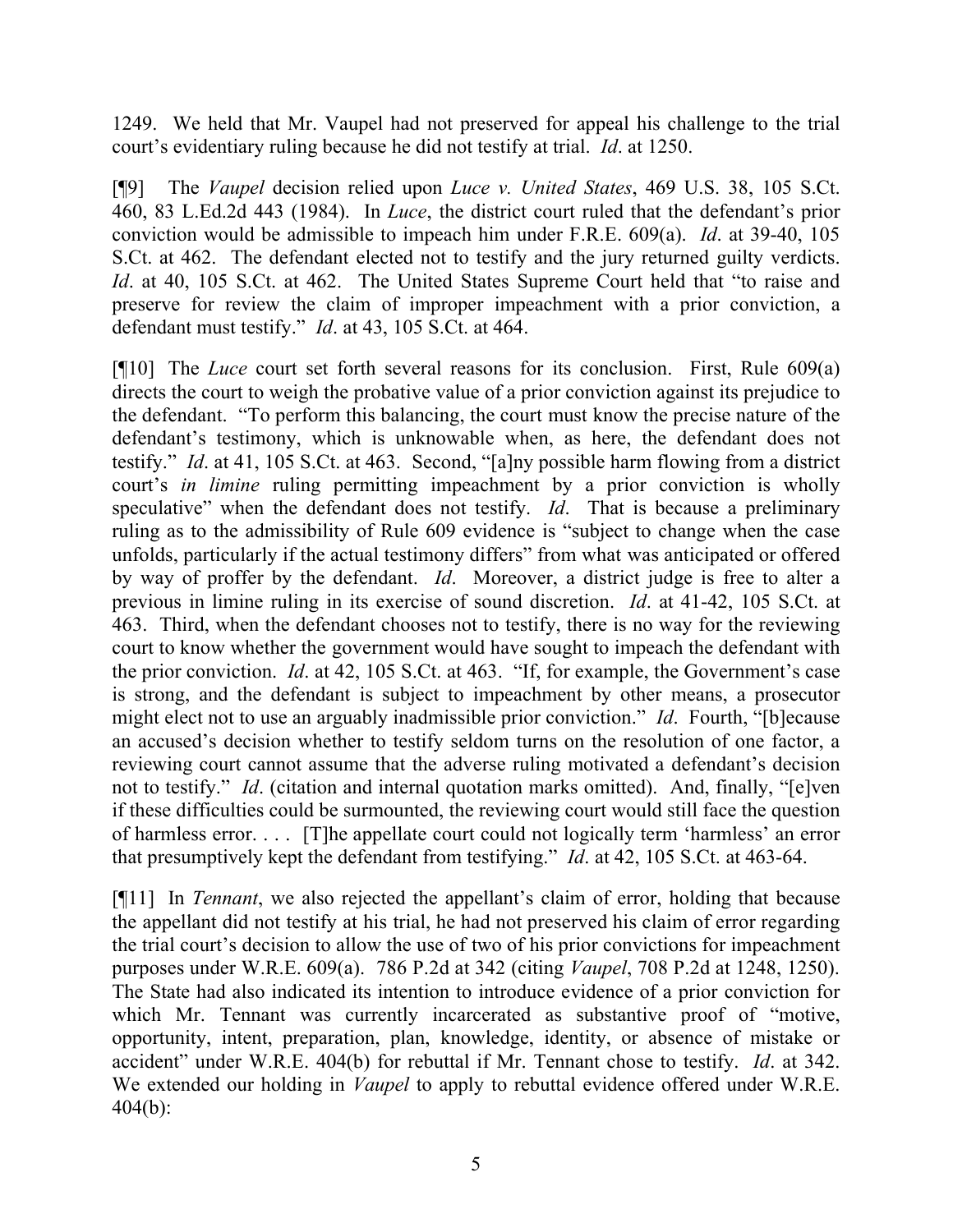In light of the State's announced position that it would only offer the evidence of the previous crime under Rule 404(b) if Tennant testified, the parameters of the issue are identical. The trial court would need to have before it all the factual circumstances of the case, including the testimony of Tennant, in order to rule on any objection to such evidence.

. . . .

. . . An announced choice by the State to use such evidence only for rebuttal perhaps affords the defendant an advantage that the law does not demand, but that choice could not be prejudicial to the defendant under the circumstances of this case.

*Id*. at 342-43. Both *Vaupel* and *Tennant* lead us to conclude that because Mr. Sadler did not testify, he did not preserve the issue of the propriety of the district court's comments on the admissibility of his prior convictions.

[¶12] Mr. Sadler argues that *Gentry v. State*, 806 P.2d 1269 (Wyo. 1991), mandates a different result. In *Gentry*, the trial court refused to allow the defendant to testify to his prior convictions on direct examination, instead requiring him to wait until the prosecution introduced them on cross-examination under W.R.E. 609(a). *Id*. at 1270. We held that the introduction of prior convictions on direct is a "legitimate tactic" and it is "proper for the proponent [of such evidence] to blunt the impact" by bringing out pertinent facts on direct examination. *Id*. at 1271. Mr. Gentry contended that this error was of constitutional magnitude as it deprived him of his right to defend himself and to have the jury fairly judge his credibility. *Id*. at 1272. The State, citing *Vaupel*, 708 P.2d at 1250, argued that erroneous rulings under W.R.E. 609(a) do not reach the level of constitutional magnitude. *Id*. Agreeing with Mr. Gentry, we distinguished *Vaupel*, explaining: "*Vaupel* is not helpful because this court was treating whether a ruling in limine under W.R.E. 609(a) reaches constitutional dimensions. The issue here goes beyond a ruling in limine; the trial court's ruling prevented Mr. Gentry from presenting prior conviction evidence in his case-in-chief." *Id.* We went on to conclude that since "the ruling infringed on Mr. Gentry's right to defend himself and present evidence in his own behalf, it is constitutional error." *Id*. at 1273.

[¶13] Mr. Sadler does not contend that he was denied the right to testify to his prior crimes on direct examination or that he was altogether prevented from testifying on his own behalf. Rather, he argues that although the district court reserved ruling on the admissibility of the evidence, its subsequent pronouncement that the evidence's probative